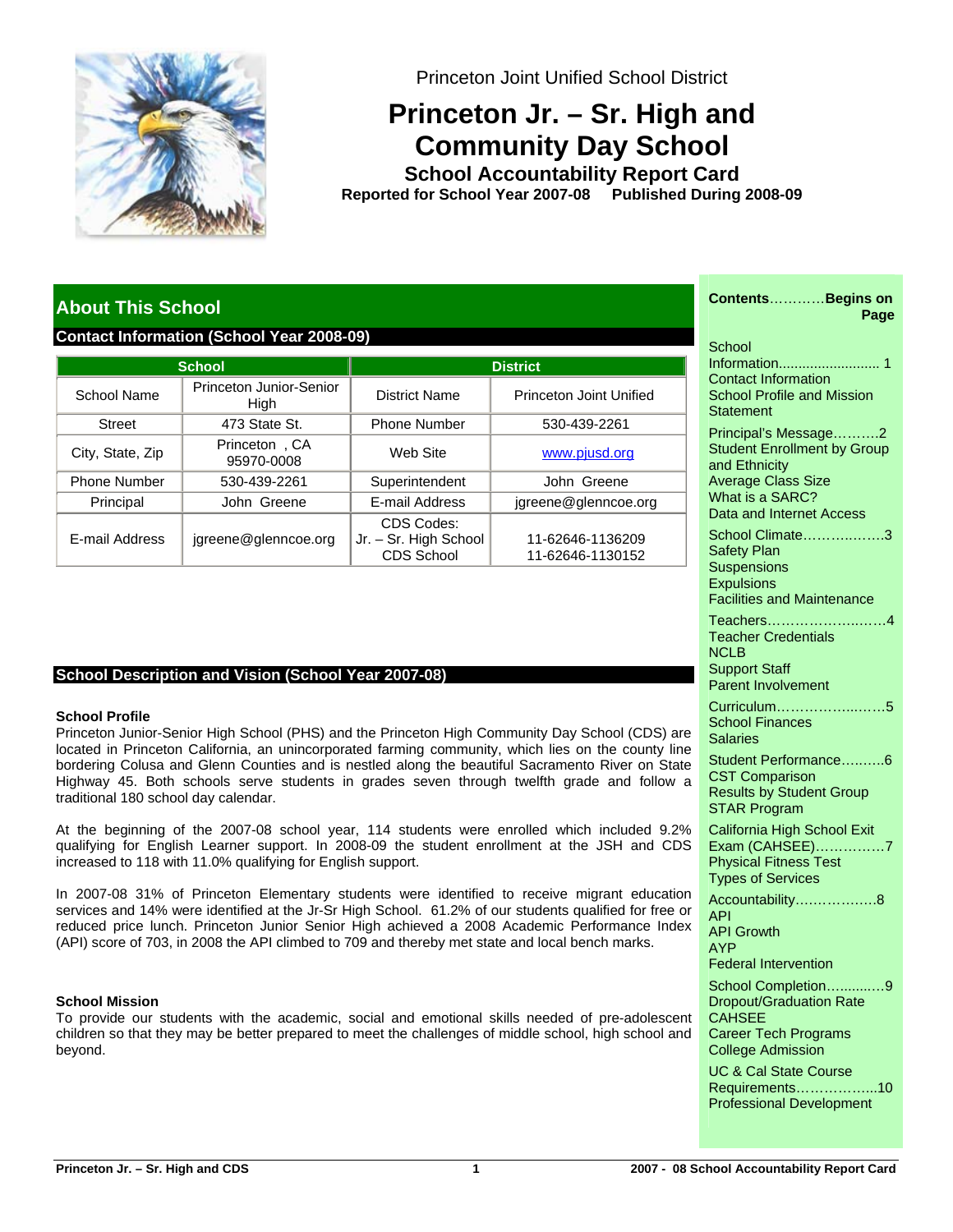#### **Principal's Message**

I would like to extend to both new and returning families a sincere welcome to Princeton Junior Senior High School and hope that the upcoming school year proves to be positive and rewarding for all students. I am also inviting you to explore the Princeton Junior Senior High School's annual School Accountability Report Card, a required document that provides valuable information about our school's instructional program, academic achievements, classroom materials, school safety, facilities, and staff.

Princeton Junior Senior High & Community Day provides a warm, stimulating environment where students are actively involved in the learning process in a rural setting with very attractive student/teacher ratios. Students receive a challenging, standards-based curriculum by delivered by professional, dedicated and caring staff members.

Ongoing evaluation of student progress and achievement helps us refine the instructional program so students can achieve academic proficiency. We have made a commitment to provide the very best educational program possible for Princeton Unified School children, and welcome any suggestions or recommendations that will make our schools even stronger and more effective. Together through our hard work our students will be challenged to reach their maximum potential.

# **Student Enrollment by Group and Ethnicity (School Year 2007-08)**

| <b>Group</b>                    | <b>Percent of Total Enrollment</b> |
|---------------------------------|------------------------------------|
| Socioeconomically Disadvantaged | 58 %                               |
| <b>English Learners</b>         | 9 %                                |
| Students with Disabilities      | $3\%$                              |



# **Average Class Size and Class Size Distribution (Elementary)**

|                | 2005-06              |                                |       |                                                               | 2006-07     |          |                      | 2007-08                     |             |          |           |          |
|----------------|----------------------|--------------------------------|-------|---------------------------------------------------------------|-------------|----------|----------------------|-----------------------------|-------------|----------|-----------|----------|
| Grade          | Avg.<br><b>Class</b> | Number of<br><b>Classrooms</b> |       | <b>Number of</b><br>Avg.<br><b>Classrooms</b><br><b>Class</b> |             |          | Avg.<br><b>Class</b> | <b>Number of Classrooms</b> |             |          |           |          |
| Level          | <b>Size</b>          | $1 - 20$                       | 21-32 | $33+$                                                         | <b>Size</b> | $1 - 20$ | $21 - 32$            | $33+$                       | <b>Size</b> | $1 - 20$ | $21 - 32$ | $33 + 1$ |
| $4 - 8$        | 24.0                 |                                |       |                                                               |             |          |                      |                             |             |          |           |          |
| Other          |                      |                                |       |                                                               | 18.0        | 1        |                      |                             | 20.0        |          |           |          |
| Other<br>(CDS) |                      |                                |       |                                                               |             |          |                      |                             | 1.3         | 4        |           |          |

# **Average Class Size and Class Size Distribution (Secondary)**

This table displays by subject area the average class size and the number of classrooms that fall into each size category (a range of total students per classroom).

|                    | 2005-06                                   |                |                  | 2006-07              |             |                                       |                  | 2007-08              |                                       |                |                           |          |
|--------------------|-------------------------------------------|----------------|------------------|----------------------|-------------|---------------------------------------|------------------|----------------------|---------------------------------------|----------------|---------------------------|----------|
|                    | Avg.<br><b>Classrooms</b><br><b>Class</b> |                | <b>Number of</b> | Avg.<br><b>Class</b> |             | <b>Number of</b><br><b>Classrooms</b> |                  | Avg.<br><b>Class</b> | <b>Number of</b><br><b>Classrooms</b> |                |                           |          |
| Subject            | <b>Size</b>                               |                | $1 - 22$ 23-32   | 33+                  | <b>Size</b> |                                       | $1-22$ 23-32 33+ |                      | <b>Size</b>                           |                | $\ $ 1-22 $\ $ 23-32 $\ $ | $33 + 1$ |
| English            | 11.6                                      | 7              | 0                |                      | 14.4        | 6                                     |                  |                      | 17.4                                  | 6              |                           |          |
| <b>Mathematics</b> | 16.0                                      | $\overline{c}$ | 2                |                      | 12.4        | 5                                     |                  |                      | 15.4                                  | $\overline{4}$ |                           |          |
| Science            | 10.7                                      | 3              |                  |                      | 9.7         | 3                                     |                  |                      | 14.5                                  | $\overline{2}$ |                           |          |
| Social<br>Science  | 13.2                                      | 5              |                  |                      | 15.5        | 3                                     |                  |                      | 16.8                                  | 4              |                           |          |

#### **What is a SARC?**

The School Accountability Report Card (SARC), which is required by law to be published annually, contains information about the condition and performance of each California public school. More information about SARC requirements is available on the California Department of (CDE) [SARC](http://www.cde.ca.gov/ta/ac/sa/) Web page. For additional information about the school, parents and community members should contact the school principal or the district office.

### **Data**

[DataQuest](http://dq.cde.ca.gov/dataquest/) is an online data tool located on the CDE DataQuest Web page that contains additional information about this school and comparisons of the school to the district, the county, and the state. Specifically, DataQuest is a dynamic system that provides reports for accountability (e.g., Academic Performance Index [API], Adequate Yearly Progress [AYP]), test data, enrollment, graduates, dropouts, course enrollments, staffing, and data regarding English learners).

#### **Internet Access**

Internet access is available at public libraries and other locations that are publicly accessible (e.g., the California State Library). Access to the Internet at libraries and public locations is generally provided on a first-come, first-served basis. Other use restrictions include the hours of operation, the length of time that a workstation may be used (depending on availability), the types of software programs available on a workstation, and the ability to print documents.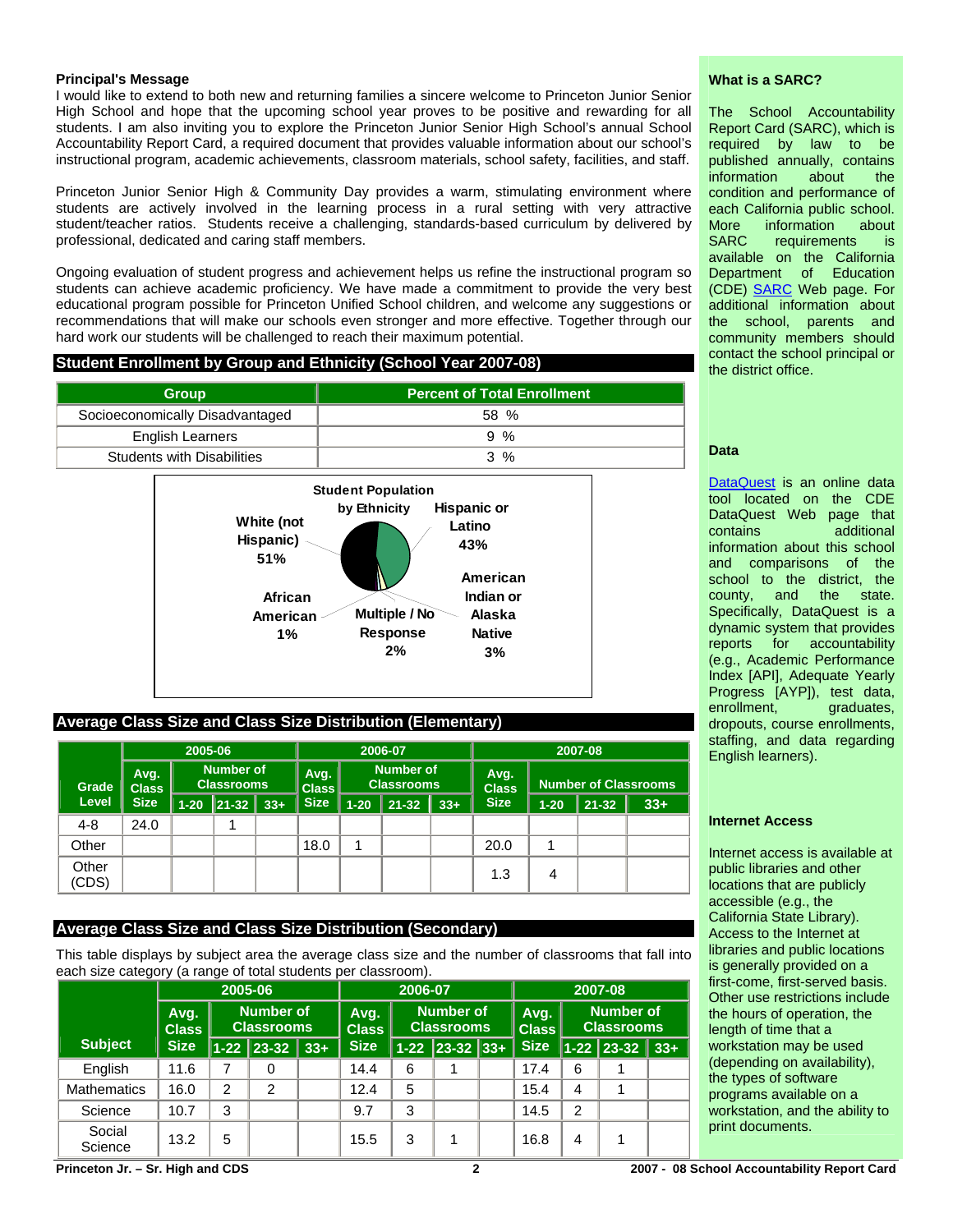# **School Climate**

# **School Safety Plan (School Year 2007-08)**

The School Safety Plan is reviewed, updated, and discussed with school faculty annually. The plan establishes and defines procedures/guidelines for the safe and orderly response to earthquakes, fires, floods, intruders, and other emergency disasters. It outlines the protocol for teachers and staff, including the use of telephone trees. The Safety Plan also contains the numbers for each agency that should be contacted in the event of an emergency. To prepare our students and staff for potential disasters and in according law, all schools in the Princeton Joint Unified School District routinely participates in simulated emergency preparedness drills. Each year, there are safety checks by the state Fire Marshall as well as by our insurance carrier. The District is mandated to correct any safety deficiency. We do all we can to ensure the safety of our students, staff, and community at large. To insure safety on campus, supervisors or administrators routinely monitor appropriate behavior Campus supervisors are assigned to monitor appropriate behavior, and to ensure that all people are authorized to be on school property, all visitors must sign in when entering the campus. Our student discipline handbook is updated annually and shared with each student during a pre-selected period at the beginning of each school year. This helps to insure that all students are aware of behavior expectation and consequences; a copy is then mailed home to all parents/guardians. The District offers first aid training each year. Although all staff is encouraged to attend, it is mandatory training for all coaches and health aides.

For more information about how parents can receive more information, or view the School Safety Plan, contact the District Office at 530-439-2261

#### **Suspensions and Expulsions**

This table displays the rate of suspensions and expulsions (the total number of incidents divided by the total enrollment) at the school and district levels for the most recent three-year period.

|                   | <b>Princeton High</b>                                          |      | <b>CDS</b> |     |      | <b>District</b> |     |      |     |
|-------------------|----------------------------------------------------------------|------|------------|-----|------|-----------------|-----|------|-----|
| Rate              | │05-06 │06-07 │07-08 │05-06 │06-07 │07-08 │05-06 │06-07 │07-08 |      |            |     |      |                 |     |      |     |
| Suspensions       | 0.0                                                            | 15.8 | 11.9       | 0.0 | 66.7 | 20.0            | 0.0 | 14.0 | 9.4 |
| <b>Expulsions</b> | 0.0                                                            | 0.0  | 0.9        | 0.0 | 33.3 | 0.0             | 0.0 | 0.5  | 0.4 |

# **School Facilities**

#### **School Facility Good Repair Status (School Year 2008-09)**

|                                                 |           | <b>Repair Status</b> |          | <b>Repair Needed and Action</b> |  |  |
|-------------------------------------------------|-----------|----------------------|----------|---------------------------------|--|--|
| <b>Item Inspected</b>                           | Good Fair |                      | $ $ Poor | <b>Taken or Planned</b>         |  |  |
| Gas Leaks                                       | X         |                      |          |                                 |  |  |
| <b>Mechanical Systems</b>                       | X         |                      |          |                                 |  |  |
| Windows/Doors/Gates (interior and exterior)     | X         |                      |          |                                 |  |  |
| Interior Surfaces (walls, floors, and ceilings) | X         |                      |          |                                 |  |  |
| Hazardous Materials (interior and exterior)     | X         |                      |          |                                 |  |  |
| <b>Structural Damage</b>                        | X         |                      |          |                                 |  |  |
| <b>Fire Safety</b>                              | X         |                      |          |                                 |  |  |
| Electrical (interior and exterior)              | X         |                      |          |                                 |  |  |
| Pest/Vermin Infestation                         | X         |                      |          |                                 |  |  |
| Drinking Fountains (inside and outside)         | X         |                      |          |                                 |  |  |
| Restrooms                                       | X         |                      |          |                                 |  |  |
| Sewer                                           | X         |                      |          |                                 |  |  |
| Playground/School Grounds                       | X         |                      |          |                                 |  |  |
| Roofs                                           | X         |                      |          |                                 |  |  |
| <b>Overall Cleanliness</b>                      | X         |                      |          |                                 |  |  |
| <b>Overall Summary</b>                          | X         |                      |          |                                 |  |  |

#### **School Facilities & Maintenance (08-09):**

The district takes great efforts to ensure that all schools are clean, safe, and functional through proper facilities maintenance and campus supervision. Princeton Junior Senior Highs original facilities were built in the 1950s with the addition of the CDS classroom in 2004. Ongoing maintenance and campus improvements ensure facilities remain up to date and provide adequate space for students and staff. District maintenance and site custodial staff ensures that the repairs necessary to keep the school in good condition are completed in a timely manner. A work order process is used by school and district staff to communicate non-routine maintenance requests. Every morning before school begins; the custodian inspects facilities for safety hazards or other conditions that need attention prior to students and staff entering school grounds. Two custodians are assigned to PHS and CDS. The custodians are responsible for:

- $\checkmark$  Grounds keeping
- $\checkmark$  Restrooms
- $\checkmark$  Cafeteria Cleanup/Setup
- $\checkmark$  Office Area Cleaning

Restrooms are checked throughout the day for cleanliness and subsequently cleaned as needed. The Director of Maintenance and Operations communicates daily with the Superintendent and custodial staff concerning maintenance and school safety issues.

The district Director of Maintenance & Operations does an annual inspection of all sites in accordance with Education Code §17592.72(c) (1). The most recent inspection took place on June 18, 2009. The inspection tool is on file and available for review at the district office.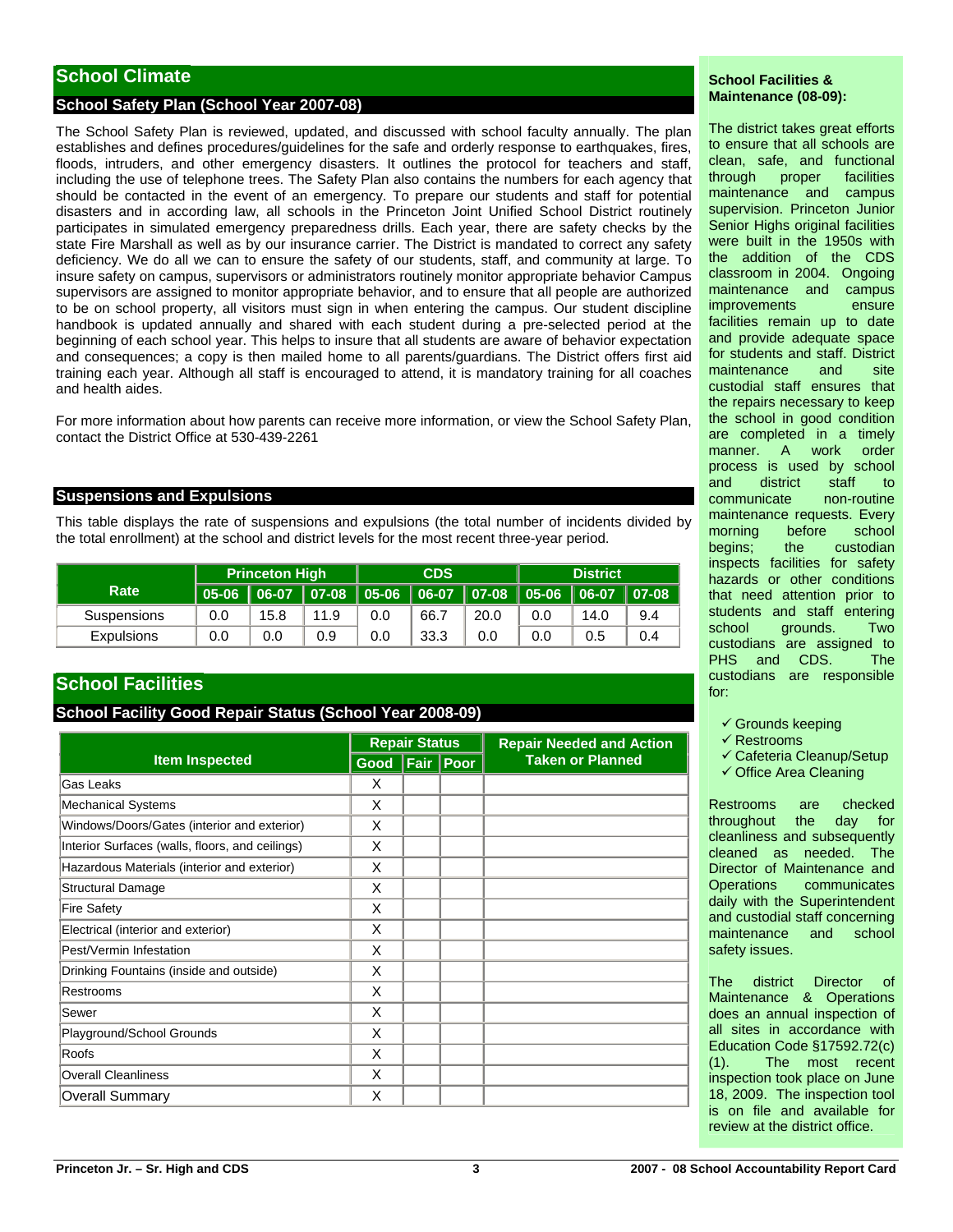# **Teachers**

# **Teacher Credentials**

This table displays the number of teachers assigned to the school with a full credential, without a full credential, and those teaching outside of their subject area of competence. Detailed information about teacher qualifications can be found on the CDE [DataQuest](http://dq.cde.ca.gov/dataquest/) Web page.

|                                                |         | <b>District</b> |         |         |
|------------------------------------------------|---------|-----------------|---------|---------|
| <b>Teachers</b>                                | 2005-06 | 2006-07         | 2007-08 | 2007-08 |
| With Full Credential                           |         |                 |         | 14      |
| <b>Without Full Credential</b>                 |         |                 |         |         |
| Teaching Outside Subject Area of<br>Competence |         |                 |         | N/A     |

#### **Teacher Misassignments and Vacant Teacher Positions**

This table displays the number of teacher misassignments (teachers assigned without proper legal authorization) and the number of vacant teacher positions (not filled by a single designated teacher assigned to teach the entire course at the beginning of the school year or semester). Note: Total Teacher Misassignments includes the number of Misassignments of Teachers of English Learners.

| I capitor microcolginitionito included the humbor of microcolginitionito or i capitole or English Ecampio. |         |         |         |  |  |  |  |
|------------------------------------------------------------------------------------------------------------|---------|---------|---------|--|--|--|--|
| <b>Indicator</b>                                                                                           | 2006-07 | 2007-08 | 2008-09 |  |  |  |  |
| Misassignments of Teachers of<br><b>English Learners</b>                                                   |         |         |         |  |  |  |  |
| <b>Total Teacher Misassignments</b>                                                                        |         |         |         |  |  |  |  |
| <b>Vacant Teacher Positions</b>                                                                            |         |         |         |  |  |  |  |

# **Core Academic Classes Taught by No Child Left Behind Compliant Teachers (School Year 2007-08)**

|                                  | <b>Percent of Classes In Core Academic Subjects</b> |                                                        |  |  |  |
|----------------------------------|-----------------------------------------------------|--------------------------------------------------------|--|--|--|
| Location of Classes              | Taught by NCLB<br><b>Compliant Teachers</b>         | <b>Taught by Non-NCLB</b><br><b>Compliant Teachers</b> |  |  |  |
| Princeton Jr.-Sr. High and CDS   | 100.0                                               | 0.0                                                    |  |  |  |
| All Schools in District          | 100.0                                               | 0.0                                                    |  |  |  |
| High-Poverty Schools in District | 100.0                                               | 0.0                                                    |  |  |  |

# **Support Staff**

# **Academic Counselors and Other Support Staff (School Year 2007-08)**

This table displays, in units of full-time equivalents (FTE), the number of academic counselors and other support staff who are assigned to the school and the average number of students per academic counselor. One FTE equals one staff member working full time; one FTE could also represent two staff members who each work 50 percent of full time.

| <b>Title</b>                       | <b>Number of FTE</b><br><b>Assigned to School</b> | <b>Average Number of Students per</b><br><b>Academic Counselor</b> |
|------------------------------------|---------------------------------------------------|--------------------------------------------------------------------|
| Academic Counselor                 | 3/5                                               | 213                                                                |
| Library Media Teacher (Librarian)  | 0                                                 | N/A                                                                |
| Psychologist                       | 1/5 (GCOE)                                        | N/A                                                                |
| Social Worker                      | 0                                                 | N/A                                                                |
| <b>Nurse</b>                       | As needed (GCOE)                                  | N/A                                                                |
| Speech/Language/Hearing Specialist | As Needed (GCOE)                                  | N/A                                                                |
| Resource Specialist (non-teaching) |                                                   | N/A                                                                |
| Other:                             |                                                   |                                                                    |
| <b>Student Services Aid</b>        |                                                   | N/A                                                                |

# **Parent Involvemen (07-08)t:**

Parents are encouraged to become involved in their child's learning environment either by volunteering in the classroom, participating in a decision-making group, or simply attending school events. Parents stay informed on upcoming events and school activities through the school web site, the school marquee, and flyers. Contact Mrs. Martin or Mrs. Polito at (530) 439-2261 for more information on become involved in your child's learning environment.

Opportunities to Volunteer

- Classroom Helper
- **Chaperone**
- **Fundraising**

**Committees** 

- School Site Council
- WASC Team
- **Migrant Parent** Advisory Committee

#### School Activities

- Back to School Night
- **Open House**
- **Athletics**
- Class Community
- **Project Activities**
- **Field trips**

#### **No Child Left Behind:**

The table to the left displays the percent of classes in core academic subjects taught by No Child Left Behind (NCLB) compliant and non-NCLB compliant teachers in the school, in all schools in the district, in high-poverty schools in the district, and in low-poverty schools in the district. High poverty schools are defined as those schools with student participation of approximately 75 percent or more in the free and reduced price meals program. Low poverty schools are those with student participation of approximately 25 percent or less in the free and reduced price meals program. More information on teacher qualifications required under NCLB can be found on the CDE [NCLB](http://www.cde.ca.gov/nclb/sr/tq/) Web page.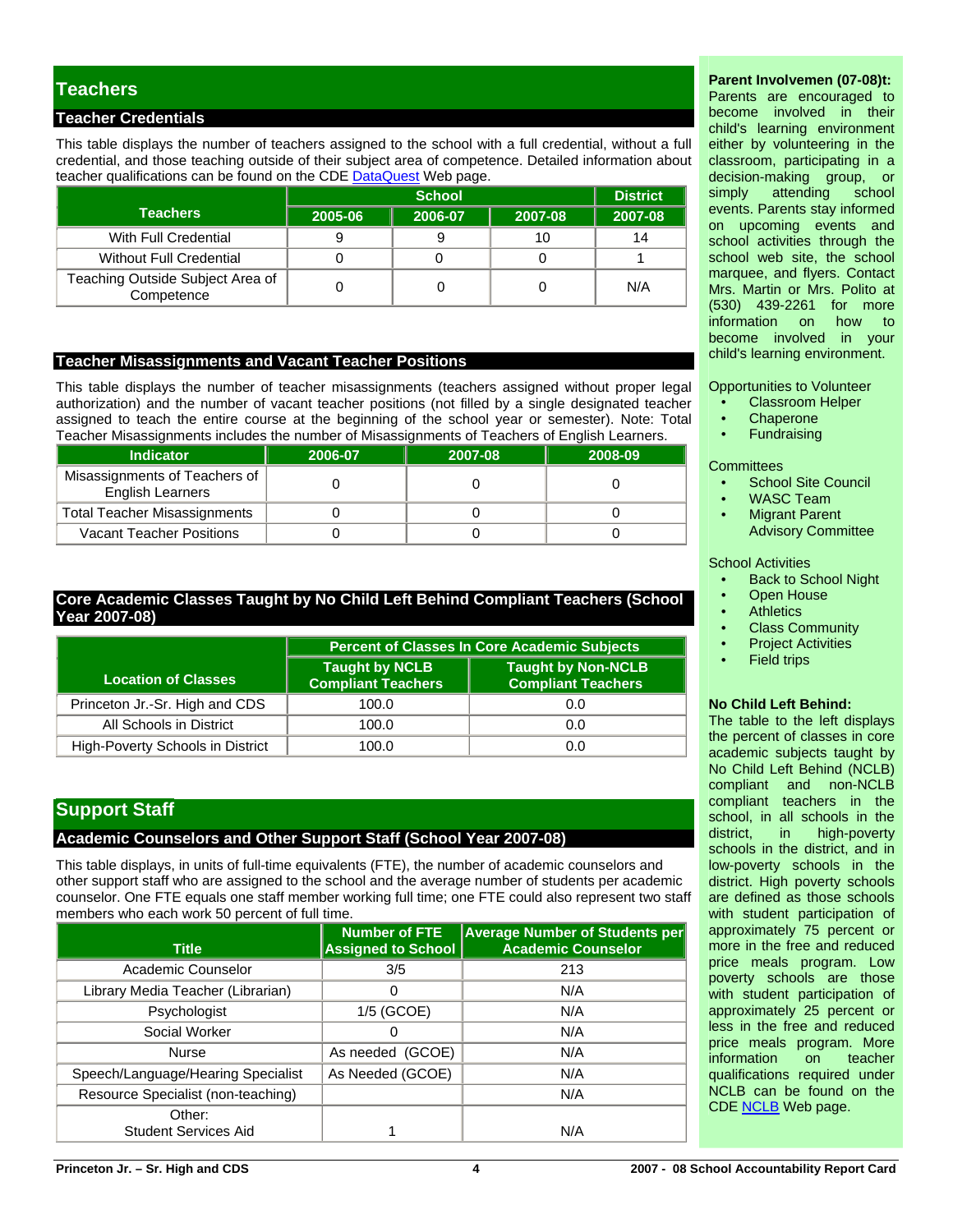# **Curriculum and Instructional Materials**

#### **Quality, Currency, Availability of Textbooks and Instructional Materials (School Year 2008-09)**

| <b>Core Curriculum Area</b>                   | Quality, Currency, and<br><b>Availability of Textbooks and</b><br><b>Instructional Materials</b> | <b>Percent of Pupils Who Lack</b><br><b>Their Own Assigned</b><br><b>Textbooks and Instructional</b><br><b>Materials</b> |
|-----------------------------------------------|--------------------------------------------------------------------------------------------------|--------------------------------------------------------------------------------------------------------------------------|
| Reading/Language Arts                         | New to Good                                                                                      | $0\%$                                                                                                                    |
| <b>Mathematics</b>                            | New to Good                                                                                      | 0%                                                                                                                       |
| Science                                       | New to Good                                                                                      | 0%                                                                                                                       |
| <b>History-Social Science</b>                 | New to Good                                                                                      | 0%                                                                                                                       |
| Foreign Language                              | New to Good                                                                                      | 0%                                                                                                                       |
| Health                                        | New to Good                                                                                      | 0%                                                                                                                       |
| Visual and Performing Arts                    | N/A                                                                                              | 0%                                                                                                                       |
| Science Laboratory<br>Equipment (grades 9-12) | New to Good                                                                                      | 0%                                                                                                                       |



# **School Finances**

# **Expenditures Per Pupil and School Site Teacher Salaries (Fiscal Year 2006-07)**

| Level                                                      | <b>Total Expenditures</b><br><b>Per Pupil</b> | <b>Expenditures Per</b><br><b>Pupil</b><br>(Supplemental /<br><b>Restricted)</b> | <b>Expenditures Per</b><br><b>Pupil (Basic /</b><br>Unrestricted) | <b>Average Teacher</b><br><b>Salary</b> |
|------------------------------------------------------------|-----------------------------------------------|----------------------------------------------------------------------------------|-------------------------------------------------------------------|-----------------------------------------|
| School Site                                                | \$9,750                                       | \$2,925                                                                          | \$6.825                                                           | \$45,959                                |
| <b>District</b>                                            | N/A                                           | N/A                                                                              | \$9.750                                                           | \$46,126                                |
| Percent Difference<br>- School Site and<br><b>District</b> | N/A                                           | N/A                                                                              | $-30.0\%$                                                         | $-0.4%$                                 |
| State                                                      | N/A                                           | N/A                                                                              | \$5300                                                            | \$54955                                 |
| Percent Difference<br>- School Site and<br>State           | N/A                                           | N/A                                                                              | 28.8%                                                             | $-16.4%$                                |

#### **Teacher and Administrative Salaries (Fiscal Year 2006-07)**

| <b>Category</b>                               | <b>District Amount</b> | <b>State Average For Districts</b><br><b>In Same Category</b> |
|-----------------------------------------------|------------------------|---------------------------------------------------------------|
| <b>Beginning Teacher Salary</b>               | \$37,510               | \$36658                                                       |
| Mid-Range Teacher Salary                      | \$50,259               | \$53646                                                       |
| <b>Highest Teacher Salary</b>                 | \$63,008               | \$69160                                                       |
| Average Principal Salary (Elementary)         | N/A                    | \$85019                                                       |
| Average Principal Salary (Middle)             | N/A                    | \$85660                                                       |
| Average Principal Salary (High)               | N/A                    | \$91134                                                       |
| Superintendent Salary                         | \$84,059               | \$110844                                                      |
| Percent of Budget for Teacher Salaries        | 36.8%                  | 35.2 %                                                        |
| Percent of Budget for Administrative Salaries | 7.3%                   | 6.4%                                                          |

This table displays information about the quality, currency, and availability of the standards-aligned<br>textbooks and other textbooks and other instructional materials used at the school, and information about the school's use of any supplemental curriculum or non-adopted textbooks or instructional materials.



This table displays a comparison of the school's per pupil expenditures from unrestricted (basic) sources with other schools in the district and throughout the state, and a comparison of the average teacher salary at the school site with average teacher salaries at the district and state levels. Detailed information regarding school expenditures can be found on the CDE Current Expense of Education & Per-pupil Spending Web page and teacher salaries can be found on the CDE Certificated Salaries & Benefits Web page.

This table displays district<br>salaries for teachers, for teachers, principals, and superintendents, and compares these figures to the state averages for districts of the same type and size. The table also displays teacher and administrative salaries as a percent of a district's budget, and compares these figures to the state averages for districts of the same type and size based on the salary schedule. Detailed information regarding salaries may be found on the CDE [Certificated Salaries &](http://www.cde.ca.gov/ds/fd/cs/)  [Benefits](http://www.cde.ca.gov/ds/fd/cs/) Web page.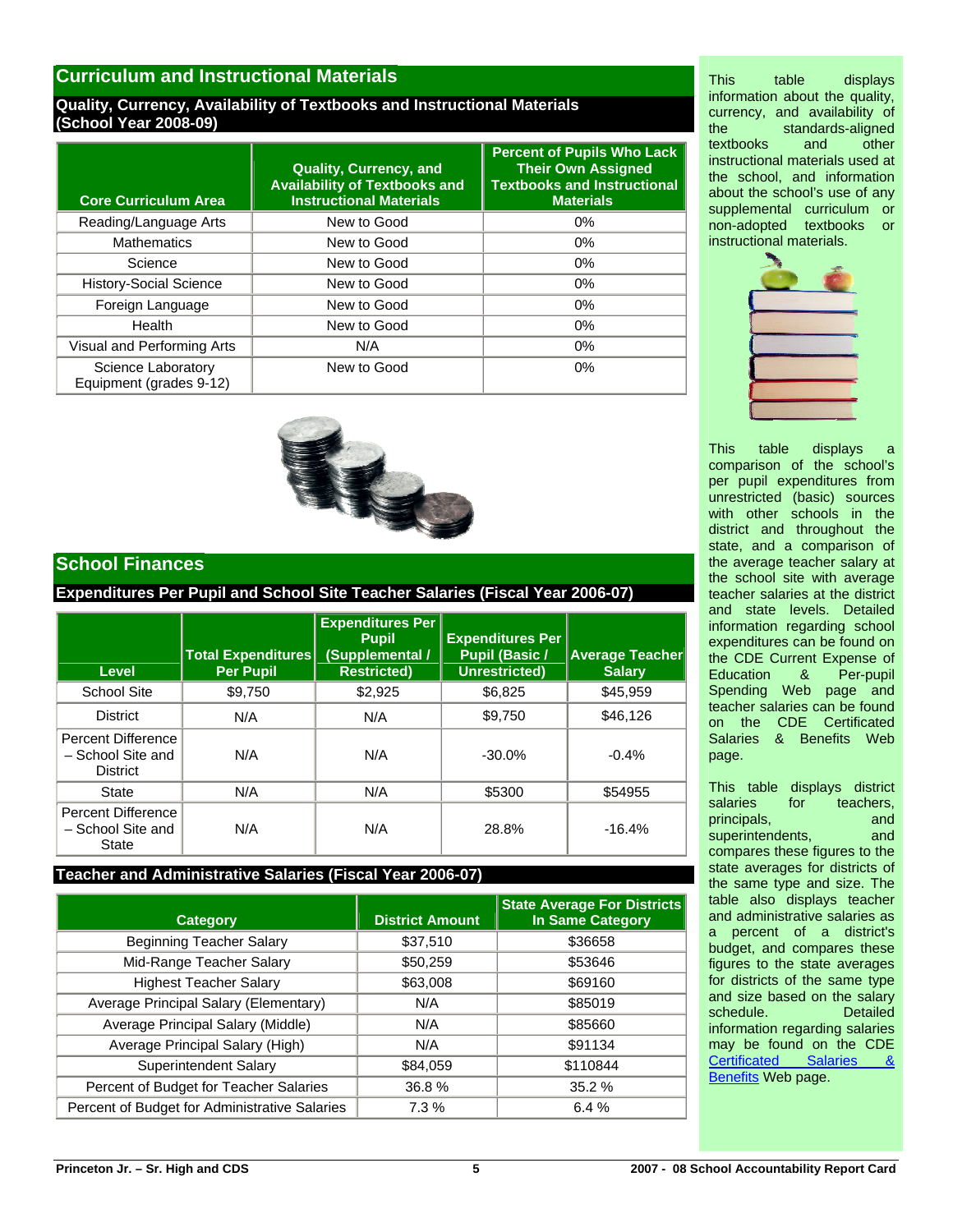# **Student Performance**

#### **CST Results for All Students - Three-Year Comparison**

This table displays the percent of students achieving at the Proficient or Advanced level (meeting or exceeding the state standards).

|                           | <b>Princeton</b>  |          |       |       |                 |          |              |       |       |  |
|---------------------------|-------------------|----------|-------|-------|-----------------|----------|--------------|-------|-------|--|
|                           | <b>HighSchool</b> |          |       |       | <b>District</b> |          | <b>State</b> |       |       |  |
| <b>Subject</b>            | 05-06             | $ 06-07$ | 07-08 | 05-06 | 06-07           | $ 07-08$ | 05-06        | 06-07 | 07-08 |  |
| English-Language<br>Arts  | 33                | 38       | 33    | 31    | 35              | 27       | 42           | 43    | 46    |  |
| <b>Mathematics</b>        | 35                | 37       | 19    | 38    | 40              | 27       | 40           | 40    | 43    |  |
| Science                   | 40                | 44       | 38    | 35    | 34              | 37       | 35           | 38    | 46    |  |
| History-Social<br>Science | 17                | 21       | 31    | 17    | 21              | 31       | 33           | 33    | 36    |  |

Note: Scores are not shown when the number of students tested is 10 or less because the number of students in this category is too small for statistical accuracy or privacy protection. In no case shall any group score be reported that would deliberately or inadvertently make public the score or performance of any individual student.



# **CST Results by Student Group – Most Recent Year**

This table displays the percent of students, by group, achieving at the Proficient or Advanced level (meeting or exceeding the state standards) for the most recent testing period.

|                                                                | Percent of Students Scoring at Proficient or Advanced |                    |                |                                         |  |  |  |  |  |  |
|----------------------------------------------------------------|-------------------------------------------------------|--------------------|----------------|-----------------------------------------|--|--|--|--|--|--|
| <b>Group</b>                                                   | English-<br><b>Language Arts</b>                      | <b>Mathematics</b> | <b>Science</b> | <b>History-Social</b><br><b>Science</b> |  |  |  |  |  |  |
| African American                                               |                                                       |                    |                |                                         |  |  |  |  |  |  |
| American Indian or Alaska Native                               | $\star$                                               | $\star$            | $\star$        | $\star$                                 |  |  |  |  |  |  |
| Asian                                                          |                                                       |                    |                |                                         |  |  |  |  |  |  |
| Filipino                                                       |                                                       |                    |                |                                         |  |  |  |  |  |  |
| Hispanic or Latino                                             | 20                                                    | 17                 | 33             | 23                                      |  |  |  |  |  |  |
| Pacific Islander                                               |                                                       |                    |                |                                         |  |  |  |  |  |  |
| White (not Hispanic)                                           | 48                                                    | 22                 | 47             | 40                                      |  |  |  |  |  |  |
| Male                                                           | 29                                                    | 19                 | 43             | 36                                      |  |  |  |  |  |  |
| Female                                                         | 37                                                    | 20                 | 31             | 26                                      |  |  |  |  |  |  |
| Economically Disadvantaged                                     | 23                                                    | 14                 | 32             | 25                                      |  |  |  |  |  |  |
| <b>English Learners</b>                                        | $\star$                                               | $\star$            | $\star$        | $\star$                                 |  |  |  |  |  |  |
| <b>Students with Disabilities</b>                              | $\star$                                               | $\star$            |                | $\star$                                 |  |  |  |  |  |  |
| <b>Students Receiving Migrant</b><br><b>Education Services</b> | 14                                                    | 21                 | *              | $\star$                                 |  |  |  |  |  |  |

Note: Scores are not shown when the number of students tested is 10 or less because the number of students in this category is too small for statistical accuracy or privacy protection. In no case shall any group score be reported that would deliberately or inadvertently make public the score or performance of any individual student.

#### **STAR PROGRAM:**

**The Standardized Testing and Reporting (STAR) Program** consists of several key components, including the California Standards Tests (CSTs); the California Modified Assessment (CMA), and the California Alternate Performance Assessment (CAPA). The CSTs show how well students are doing in relation to the state content standards. The CSTs include English-language arts (ELA) and mathematics in grades two through eleven; science in grades five, eight, and nine through eleven; and historysocial science in grades eight, and ten through eleven. The CAPA includes ELA, mathematics, and science in grades two through eleven, and for science for grades five, eight, and ten. The CAPA is given to those students with significant cognitive disabilities whose disabilities prevent them from taking either the CSTs with accommodations or modifications or the CMA with accommodations. The CMA includes ELA and mathematics for grades three through eight and science in grade five and is an alternate assessment that is based on modified achievement standards.

(continued on page 10)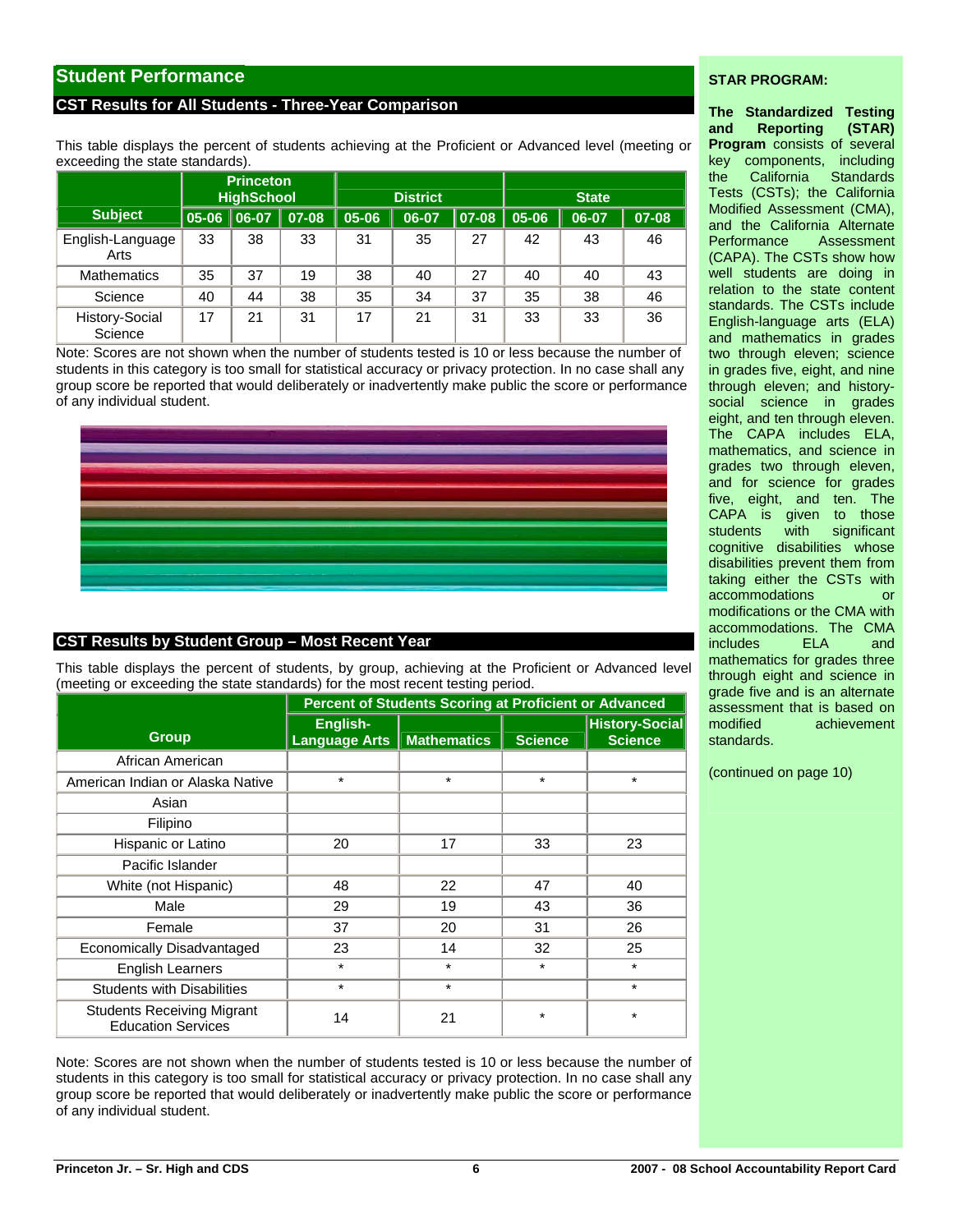# **California High School Exit Examination**

The California High School Exit Examination (CAHSEE) is primarily used as a graduation requirement. However, the grade 10 results of this exam are also used to establish the percentages of students at three proficiency levels (not proficient, proficient, or advanced) in ELA and mathematics in order to compute Adequate Yearly Progress (AYP) designations as required by the federal NCLB Act of 2001. Detailed information regarding [CAHSEE](http://cahsee.cde.ca.gov/) results can be found at the **CAHSEE** Web site.

### **CAHSEE Results by Performance Level for All Students – Three-Year Comparison**

This table displays the percent of students achieving at the Proficient or Advanced level in English-Language Arts and mathematics.

|                      | <b>School</b>     |                           |      | <b>District</b> |           | <b>State</b>    |      |           |           |
|----------------------|-------------------|---------------------------|------|-----------------|-----------|-----------------|------|-----------|-----------|
| Subject <sup>1</sup> | $\parallel$ 05-06 | │ 06-07 │ 07-08 │ 05-06 │ |      |                 | $  06-07$ | ∣ 07-08 ∣ 05-06 |      | $  06-07$ | $ 07-08 $ |
| English              | $\star$           | 46.2                      | 43.8 | $\ast$          | 46.2      | 41.2            | 51.1 | 48.6      | 52.9      |
| <b>Mathematics</b>   | $\star$           | 61.5                      | 56.2 | *               | 61.5      | 52.9            | 46.8 | 49.9      | 51.3      |

Note: Scores are not shown when the number of students tested is 10 or less, either because the number of students in this category is too small for statistical accuracy or to protect student privacy. In no case shall any group score be reported that would deliberately or inadvertently make public the score or performance of any individual student.

### **CAHSEE Results by Performance Level for Student Groups – Most Recent Year**

This table displays the percent of students, by group, achieving at each performance level in English language-arts and mathematics for the most recent testing period.

|                                                                          |                                 | <b>English</b> |                                           | <b>Mathematics</b> |         |                              |  |  |
|--------------------------------------------------------------------------|---------------------------------|----------------|-------------------------------------------|--------------------|---------|------------------------------|--|--|
| <b>Group</b>                                                             | <b>Not</b><br><b>Proficient</b> |                | <b>Proficient   Advanced   Proficient</b> | <b>Not</b>         |         | <b>Proficient   Advanced</b> |  |  |
| <b>All Students</b>                                                      | 56.2                            | 37.5           | 6.2                                       | 43.8               | 43.8    | 12.5                         |  |  |
| Male                                                                     | 54.5                            | 45.5           | 0.0                                       | 54.5               | 36.4    | 9.1                          |  |  |
| Female                                                                   | $\star$                         | $\star$        | $\star$                                   | $\star$            | $\star$ | $\star$                      |  |  |
| African American                                                         | $\star$                         | $\star$        | $\star$                                   | $\star$            | $\star$ | $\star$                      |  |  |
| American Indian or<br>Alaska Native                                      | $\star$                         | $\star$        | $\star$                                   | $\star$            | $\star$ | $\star$                      |  |  |
| Asian                                                                    | $\star$                         | $\star$        | $\star$                                   | $\star$            | $\star$ | $\star$                      |  |  |
| Filipino                                                                 | $\star$                         | $\star$        | $\star$                                   | $\star$            | $\star$ | $\star$                      |  |  |
| Hispanic or Latino                                                       | $\star$                         | $\star$        | $\star$                                   | $\star$            | $\star$ | $\star$                      |  |  |
| Pacific Islander                                                         | $\star$                         | $\star$        | $\star$                                   | $\star$            | *       | $\star$                      |  |  |
| White (not Hispanic)                                                     | $\star$                         | $\star$        | $\star$                                   | $\star$            | $\star$ | $\star$                      |  |  |
| <b>English Learners</b>                                                  | $\star$                         | $\star$        | $\star$                                   | $\star$            | $\star$ | $\star$                      |  |  |
| Socioeconomically<br>Disadvantaged                                       | $\star$                         | $\star$        | $\star$                                   | $\star$            | $\star$ | $\star$                      |  |  |
| <b>Students Receiving</b><br><b>Migrant Education</b><br><b>Services</b> | $\star$                         | $\star$        | $\star$                                   | $\star$            | $\star$ | $\star$                      |  |  |
| <b>Students with Disabilities</b>                                        | $\star$                         | $\star$        | $\star$                                   | $\star$            | $\star$ | $\star$                      |  |  |

#### **Types of Services Funded (Fiscal Year 2007-08)**

This section provides information about the programs and supplemental services that are available at the school and funded through either categorical or other sources.

Princeton Jr. – Sr. High and Community Day School provides the following:

- $\checkmark$  Summer school
- $\checkmark$  Before- and after-school tutoring.

Note: Scores are not shown when the number of students tested is 10 or less because the number of students in this category is too small for statistical accuracy or privacy protection. In no case shall any group score be reported that would deliberately or inadvertently make public the score or performance of any individual student.

# **California Physical Fitness Test Results (School Year 2007-08)**

The California Physical Fitness Test is administered to students in grades 5, 7, and 9 only. This table displays by grade level the percent of students meeting the healthy fitness zone on all six fitness standards for the most recent testing period. Detailed information regarding this test, and comparisons of a school's test results to the district and state levels, may be found on the [Physical Fitness Testing](http://www.cde.ca.gov/ta/tg/pf/) Web page.

| <b>Grade Level</b> | <b>Percent of Students Meeting Healthy Fitness Zones</b> |
|--------------------|----------------------------------------------------------|
|                    |                                                          |
|                    | 43.8                                                     |
|                    | 31.3                                                     |

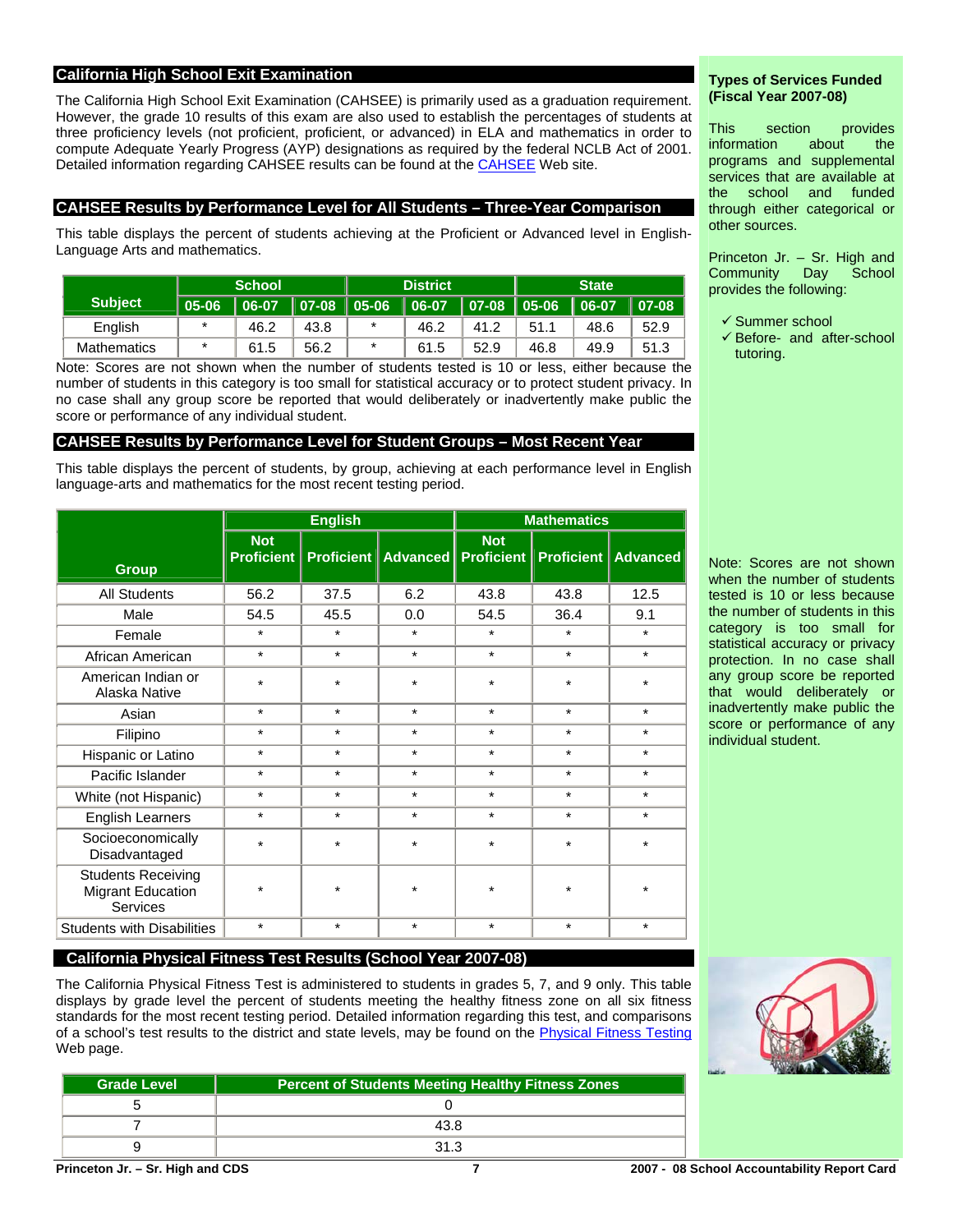# **Accountability**

### **Academic Performance Index Ranks – Three-Year Comparison**

This table displays the school's statewide and similar schools API ranks. These ranks are published when the Base API is released each March. The statewide API rank ranges from 1 to 10. A statewide rank of 1 means that the school has an API score in the lowest 10 percent of all schools in the state, while a statewide rank of 10 means that the school has an API score in the highest 10 percent of all schools in the state. The similar schools API rank reflects how a school compares to 100 statistically matched "similar schools." A similar schools rank of 1 means that the school's academic performance is comparable to the lowest performing 10 schools of the 100 similar schools, while a similar schools rank of 10 means that the school's academic performance is better than at least 90 of the 100 similar schools. "N/A" means a number is not applicable or not available due to missing data.

| <b>API Rank</b> | 1005 | 2006 | 2007 |
|-----------------|------|------|------|
| Statewide       |      |      |      |
| Similar Schools | N/A  | N/A  | N/A  |

### **API Changes by Student Group – Three-Year Comparison**

This table displays, by student group, the actual API changes in points added or lost for the past three years, and the most recent API score. Note: "N/A" means that the student group is not numerically significant. All data for the CDS site is "N/A".

| <b>Princeton High School:</b>     |         | <b>Actual API Change</b> |         | <b>Growth API Score</b> |  |  |
|-----------------------------------|---------|--------------------------|---------|-------------------------|--|--|
| <b>Group</b>                      | 2005-06 | 2006-07                  | 2007-08 | 2008                    |  |  |
| All Students at the School        | $-14$   | 23                       | $-69$   | 655                     |  |  |
| African American                  |         |                          |         |                         |  |  |
| American Indian or Alaska Native  |         |                          |         |                         |  |  |
| Asian                             |         |                          |         |                         |  |  |
| Filipino                          |         |                          |         |                         |  |  |
| Hispanic or Latino                |         |                          |         |                         |  |  |
| Pacific Islander                  |         |                          |         |                         |  |  |
| White (not Hispanic)              |         |                          |         |                         |  |  |
| Socioeconomically Disadvantaged   |         |                          |         | 638                     |  |  |
| <b>English Learners</b>           |         |                          |         |                         |  |  |
| <b>Students with Disabilities</b> |         |                          |         |                         |  |  |

# **Adequate Yearly Progress Overall and by Criteria (School Year 2007-08)**

This table displays an indication of whether the school and the district made AYP overall and whether the school and the district met each of the AYP criteria.

| <b>AYP Criteria</b>                        | <b>Princeton High</b>                   | <b>CDS</b> | <b>District</b> |
|--------------------------------------------|-----------------------------------------|------------|-----------------|
| Overall                                    | No                                      | No         | No              |
| Participation Rate - English-Language Arts | No                                      | Yes        | No              |
| Participation Rate - Mathematics           | No                                      | Yes        | Yes             |
| Percent Proficient - English-Language Arts | Yes                                     | Yes        | No              |
| <b>Percent Proficient - Mathematics</b>    | Yes                                     | Yes        | Yes             |
| API                                        | Yes                                     | Yes        | Yes             |
| <b>Graduation Rate</b>                     | No                                      | No         | No              |
| (Note: "Yes" = Met 2008 AYP Criteria.      | "No" = Did not Meet 2008 AYP Criteria.) |            |                 |

#### **Federal Intervention Program (School Year 2008-09)**

Schools and districts receiving federal Title I funding enter Program Improvement (PI) if they do not make AYP for two consecutive years in the same content area (English-language arts or mathematics) or on the same indicator (API or graduation rate). After entering PI, schools and districts advance to the next level of intervention with each additional year that they do not make AYP. Detailed information about PI identification can be found at the  $\overline{AYP}$  Web page.

| <b>Indicator</b>                                    | <b>School</b> | <b>District</b> |
|-----------------------------------------------------|---------------|-----------------|
| Program Improvement Status                          | Not in PI     | Not In PI       |
| First Year of Program Improvement                   |               |                 |
| Year in Program Improvement                         | N/A           |                 |
| Number of Schools Currently in Program Improvement  | N/A           |                 |
| Percent of Schools Currently in Program Improvement | N/A           |                 |

# **California Standards Tests**

The California Standards Tests (CSTs) show how well students are doing in relation to the state content standards. The CSTs include English-language arts (ELA) and mathematics in grades 2 through 11; science in grades 5, 8, and 9 through 11; and history-social science in grades 8, and 10 through 11. Student scores are reported as performance levels. Detailed **information** regarding CST results for each grade and performance level, including the percent of students not tested, can be found on the [Standardized](http://star.cde.ca.gov/)  [Testing and Reporting](http://star.cde.ca.gov/)  [\(STAR\) Results](http://star.cde.ca.gov/) Web page.

#### **Academic Performance Index**

The Academic Performance Index (API) is an annual measure of the academic performance and progress of schools in California. API scores range from 200 to 1,000, with a statewide target of 800. Detailed information about the API can be found on the CDE [Academic](http://www.cde.ca.gov/ta/ac/ap/)  [Performance Index \(API\)](http://www.cde.ca.gov/ta/ac/ap/) Web page.

#### **Adequate Yearly Progress**

The federal NCLB act requires that all schools and districts meet the following Adequate Yearly Progress (AYP) criteria:

- Participation rate on the state's standards-based assessments in Englishlanguage arts (ELA) and mathematics
- Percent proficient on the state's standards-based assessments in ELA and mathematics
- API as an additional indicator
- Graduation rate (for secondary schools)

Detailed information about AYP, including participation rates and percent proficient results by student group, can be found at the [AYP](http://www.cde.ca.gov/ta/ac/ay/) Web page.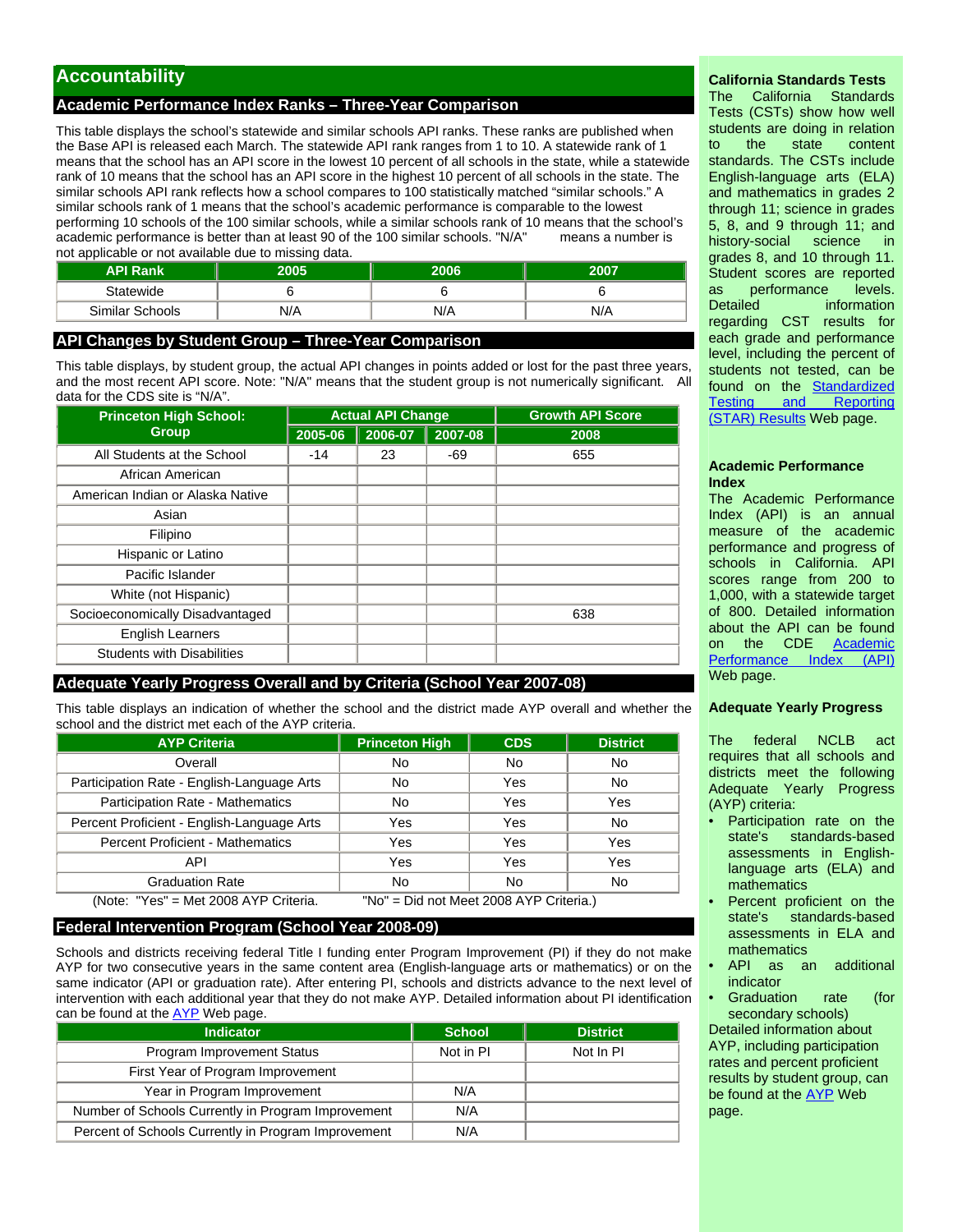# **School Completion and Postsecondary Preparation**

# **Dropout Rate and Graduation Rate**

This table displays the district's one-year dropout rates and graduation rates for the most recent threeyear period for which data is available. For comparison purposes, data are also provided at the district and state levels. Detailed information about dropout rates and graduation rates can be found on the DataQuest Web site.

|                          | <b>CDS</b><br><b>Princeton High</b> |                  |             | <b>District</b> |              |             | <b>State</b> |                       |             |             |             |             |
|--------------------------|-------------------------------------|------------------|-------------|-----------------|--------------|-------------|--------------|-----------------------|-------------|-------------|-------------|-------------|
| <b>Indicator</b>         | 04<br>$-05$                         | 05<br>$-06$      | 06<br>$-07$ | 04<br>$-05$     | 05<br>$-06$  | 06<br>$-07$ | 04<br>$-05$  | 05<br>$-06$           | 06<br>$-07$ | 04<br>$-05$ | 05<br>$-06$ | 06<br>$-07$ |
| Dropout Rate<br>(1-year) |                                     |                  | 4.8         |                 |              | 33.3        |              |                       | 6.2         | 3.1         | 3.5         | 4.4         |
| Graduation<br>Rate       |                                     | 100.0 100.0 77.8 |             | 100.0           | $100.0$ 77.8 |             |              | 100.0 100.0 77.8 85.0 |             |             | 83.0        | 79.5        |

#### **Completion of High School Graduation Requirements**

Students in California public schools must pass both the English-language arts and mathematics portions of the California High School Exit Examination (CAHSEE) to receive a high school diploma. For students who began the 2007-08 school year in the 12th grade, as evidenced by that school year's October CBEDS enrollment, this table displays by student group the percent who met all state and local graduation requirements for grade 12 completion, including having passed both portions of the CAHSEE or received a local waiver or state exemption. Detailed information about the CAHSEE can be found at the [CAHSEE](http://www.cde.ca.gov/ta/tg/hs/) Web page. Note: "N/A" means that the student group is not numerically significant.

|                                     | <b>Graduating Class of 2008</b> |                 |
|-------------------------------------|---------------------------------|-----------------|
| <b>Group</b>                        | <b>School</b>                   | <b>District</b> |
| <b>All Students</b>                 | 11                              | 12              |
| African American                    | 0                               | 0               |
| American Indian or Alaska<br>Native |                                 |                 |
| Asian                               | 0                               | $\Omega$        |
| Filipino                            | ი                               | ი               |
| Hispanic or Latino                  | 3                               | 4               |
| Pacific Islander                    | ი                               | O               |
| White (not Hispanic)                | 7                               | 7               |
| Socioeconomically<br>Disadvantaged  | 4                               | 5               |
| <b>English Learners</b>             | 0                               | U               |
| <b>Students with Disabilities</b>   |                                 |                 |

# **Career Technical Education Programs (School Year 2007-08)**

This section provides information about the degree to which pupils are prepared to enter the workforce, including a list of career technical education (CTE) programs offered at the school.

With the assistance of the ROP program offered by the Glenn County Office of Education, Princeton High School students are able to develop skills that will help them find employment before and after they graduate. The CTE opportunities offered to students at Princeton Jr/Sr High School include the following areas: ROP Accounting, ROP Business Retail, ROP Horticulture, ROP Shop, and ROP Agriculture Mechanics. The district also provides instruction in post high school prep, home economics and computer applications.

Through the consortium with Glenn County Office of Education, our students may participate in evening and adult education classes as well.

#### **Career Technical Education Participation (School Year 2007-08)**

This table displays information about participation in the school's CTE programs.

| <b>Measure</b>                                                                                                             | <b>CTE Program Participation</b> |
|----------------------------------------------------------------------------------------------------------------------------|----------------------------------|
| Number of the school's pupils participating in CTE                                                                         | 43                               |
| Percent of the school's pupils completing a CTE program and<br>earning a high school diploma                               | 100%                             |
| Percent of school's CTE courses sequenced or articulated<br>between the school and institutions of postsecondary education | 100%                             |
| .                                                                                                                          | <br>-                            |

#### **Admission Requirements for California Public Universities**

University of California Admission requirements for the University of California (UC) follow guidelines set forth in the Master Plan, which requires that the top one-eighth of the state's high school graduates, as well as those transfer students who have successfully completed specified college work, be eligible for admission to the UC. These requirements are designed to ensure that all eligible students are adequately prepared for University-level work. For general admissions requirements please visit the University of California Web site.

California State University Admission requirements for the California State University (CSU) use three factors to determine eligibility. They are specific high school courses; grades in specified courses and test scores; and graduation from high school. Some campuses have higher standards for particular majors or students who live outside the local campus area. Because of the number of students who apply, a few campuses have higher standards (supplementary admission criteria) for all applicants. Most CSU campuses utilize local admission guarantee policies for students who graduate or transfer from high schools and colleges that are historically served by a CSU campus in that region. For general admissions requirements please visit the California State University Web site.